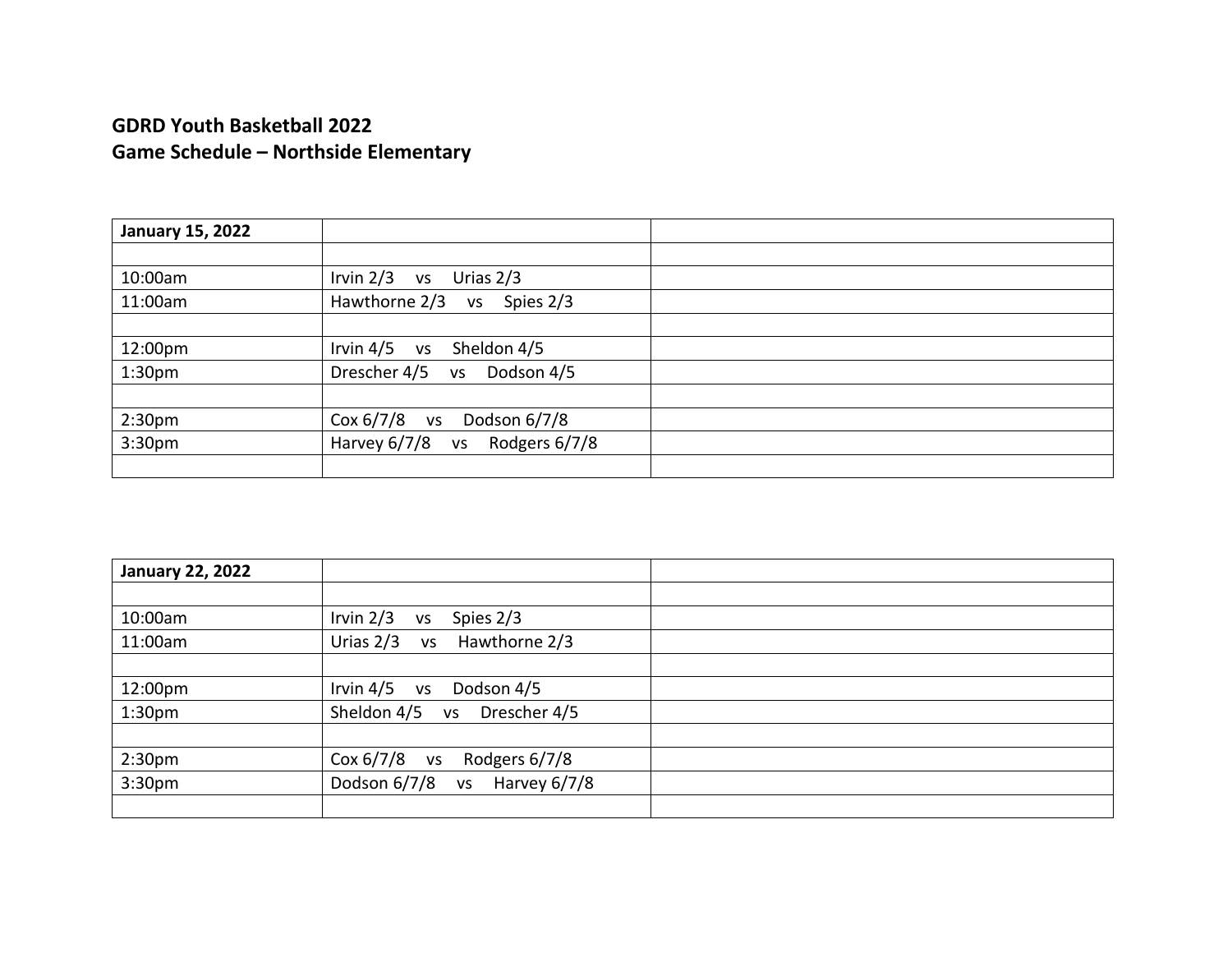| <b>January 29, 2022</b> |                                           |
|-------------------------|-------------------------------------------|
|                         |                                           |
| 10:00am                 | Irvin $2/3$<br>Hawthorne 2/3<br><b>VS</b> |
| 11:00am                 | Urias $2/3$<br>Spies 2/3<br><b>VS</b>     |
|                         |                                           |
| 12:00pm                 | Drescher 4/5<br>Irvin $4/5$ vs            |
| 1:30 <sub>pm</sub>      | Sheldon 4/5<br>Dodson 4/5<br><b>VS</b>    |
|                         |                                           |
| 2:30pm                  | $Cox 6/7/8$ vs<br>Harvey 6/7/8            |
| 3:30 <sub>pm</sub>      | Dodson 6/7/8<br>Team B 6/7/8<br><b>VS</b> |
|                         |                                           |

| February 5, 2022   |                                            |
|--------------------|--------------------------------------------|
|                    |                                            |
| 10:00am            | Spies 2/3<br>Hawthorne 2/3<br>VS           |
| 11:00am            | Urias $2/3$<br>Irvin $2/3$<br><b>VS</b>    |
|                    |                                            |
| 12:00pm            | Dodson 4/5<br>Drescher 4/5<br>VS           |
| 1:30 <sub>pm</sub> | Sheldon 4/5<br>Irvin $4/5$<br><b>VS</b>    |
|                    |                                            |
| 2:30 <sub>pm</sub> | Rodgers 6/7/8<br>Harvey 6/7/8<br><b>VS</b> |
| 3:30 <sub>pm</sub> | Dodson 6/7/8<br>Cox $6/7/8$<br><b>VS</b>   |
|                    |                                            |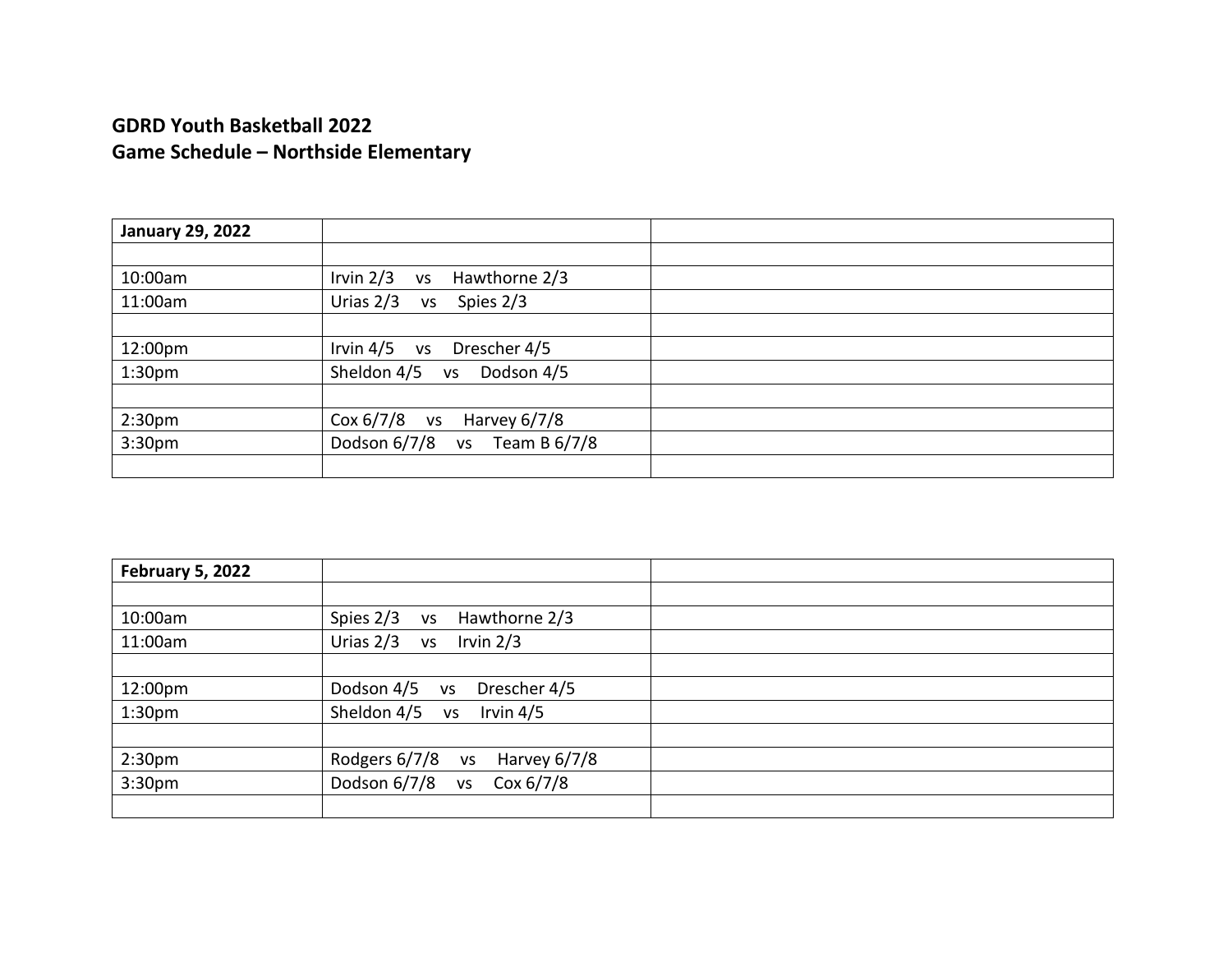| <b>February 12, 2022</b> |                                           |
|--------------------------|-------------------------------------------|
|                          |                                           |
| 10:00am                  | Hawthorne 2/3<br>Urias $2/3$<br><b>VS</b> |
| 11:00am                  | Spies $2/3$<br>Irvin $2/3$<br><b>VS</b>   |
|                          |                                           |
| 12:00pm                  | Drescher 4/5<br>Sheldon 4/5<br><b>VS</b>  |
| 1:30 <sub>pm</sub>       | Dodson 4/5 vs<br>Irvin $4/5$              |
|                          |                                           |
| 2:30pm                   | Harvey $6/7/8$ vs<br>Dodson 6/7/8         |
| 3:30 <sub>pm</sub>       | Rodgers 6/7/8<br>Cox $6/7/8$<br><b>VS</b> |
|                          |                                           |

| <b>February 19, 2022</b> |                                            |
|--------------------------|--------------------------------------------|
|                          |                                            |
| 10:00am                  | Spies 2/3<br>Urias 2/3<br><b>VS</b>        |
| 11:00am                  | Hawthorne $2/3$ vs Irvin $2/3$             |
|                          |                                            |
| 12:00pm                  | Dodson 4/5<br>Sheldon 4/5<br><b>VS</b>     |
| 1:30 <sub>pm</sub>       | Drescher 4/5 vs Irvin 4/5                  |
|                          |                                            |
| 2:30 <sub>pm</sub>       | Dodson 6/7/8<br>Rodgers 6/7/8<br><b>VS</b> |
| 3:30pm                   | Harvey $6/7/8$ vs<br>Cox 6/7/8             |
|                          |                                            |